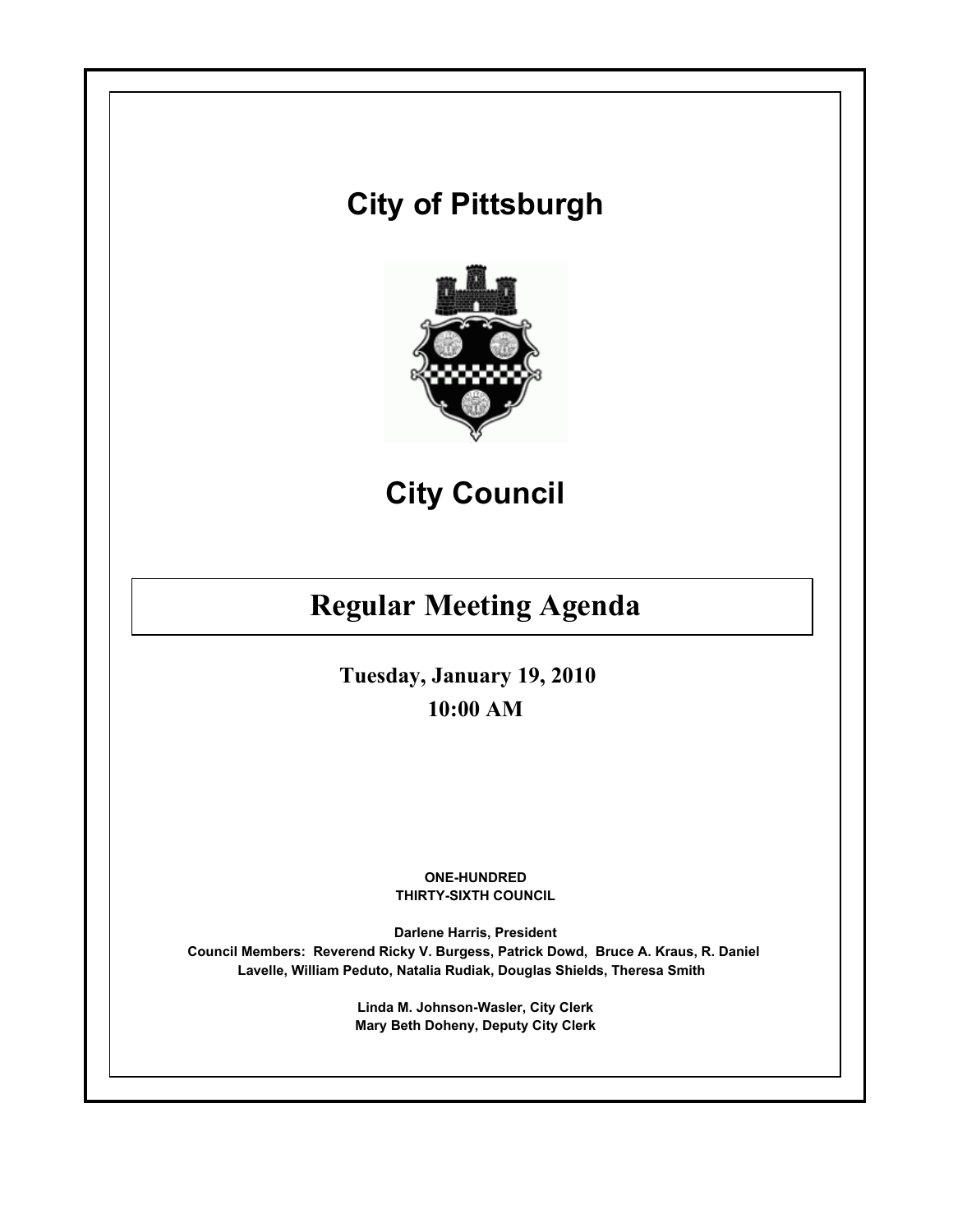### **ROLL CALL**

## **PLEDGE OF ALLEGIANCE**

#### **PROCLAMATIONS**

#### **PUBLIC COMMENTS**

#### **PRESENTATION OF PAPERS**

#### **REV. BURGESS, CHAIRPERSON OF THE COMMITTEE ON HUMAN RESOURCES, PRESENTS**

Bill No. An Ordinance amending Ordinance No. 9 of 2002, regarding Living Wage, by deleting **[2010-0042](http://pittsburgh.legistar.com/gateway.aspx/matter.aspx?key=12541)** language relative to the implementation date.

#### **SPONSOR(S): REVEREND RICKY V. BURGESS**

#### **MR. DOWD, CHAIRPERSON OF THE COMMITTEE ON INTERGOVERNMENTAL AFFAIRS, PRESENTS**

Bill No. Resolution Authorizing the Mayor to enter into negotiations for an agreement with the [2010-0034](http://pittsburgh.legistar.com/gateway.aspx/matter.aspx?key=12532) Pittsburgh Water and Sewer Authority pursuant to the 1995 Cooperation Agreement and 1995 Capital Lease Agreement granting the Authority the rights and responsibility relative to storm water management in the City of Pittsburgh.

#### **SPONSOR(S): PATRICK DOWD**

Bill No. Resolution further amending Resolution No. 204, effective April 12, 2000, as amended, [2010-0035](http://pittsburgh.legistar.com/gateway.aspx/matter.aspx?key=12534) entitled "Providing for an Agreement or Agreements, or use of existing Agreements and/or a Contract or Contracts, or use of existing Contracts, and for the purchase of materials, supplies, equipment, and/or services for various projects in connection with the Neighborhood Needs Program in Council District 7; and providing for the payment of the costs thereof," by adding \$2,000 to "Morningside Baseball Association" and by adjusting various other projects in District 7. Total cost of all projects should not exceed \$1,000,000.

#### **SPONSOR(S): PATRICK DOWD**

Bill No. Resolution amending and supplementing Resolution No. 861, effective January 1, 2000, as amended, entitled: "Adopting and approving the 2000 Capital Budget and the **[2010-0036](http://pittsburgh.legistar.com/gateway.aspx/matter.aspx?key=12535)** 2000 Community Development Block Grant Program; and approving the 2000 through 2005 Capital Improvement Program, by adjusting various line items in conformance with City Council's 2000 Capital Budget amendments" by adding \$2,000 to "Morningside Baseball Association" and by adjusting various other projects in Council District 7.

#### **SPONSOR(S): PATRICK DOWD**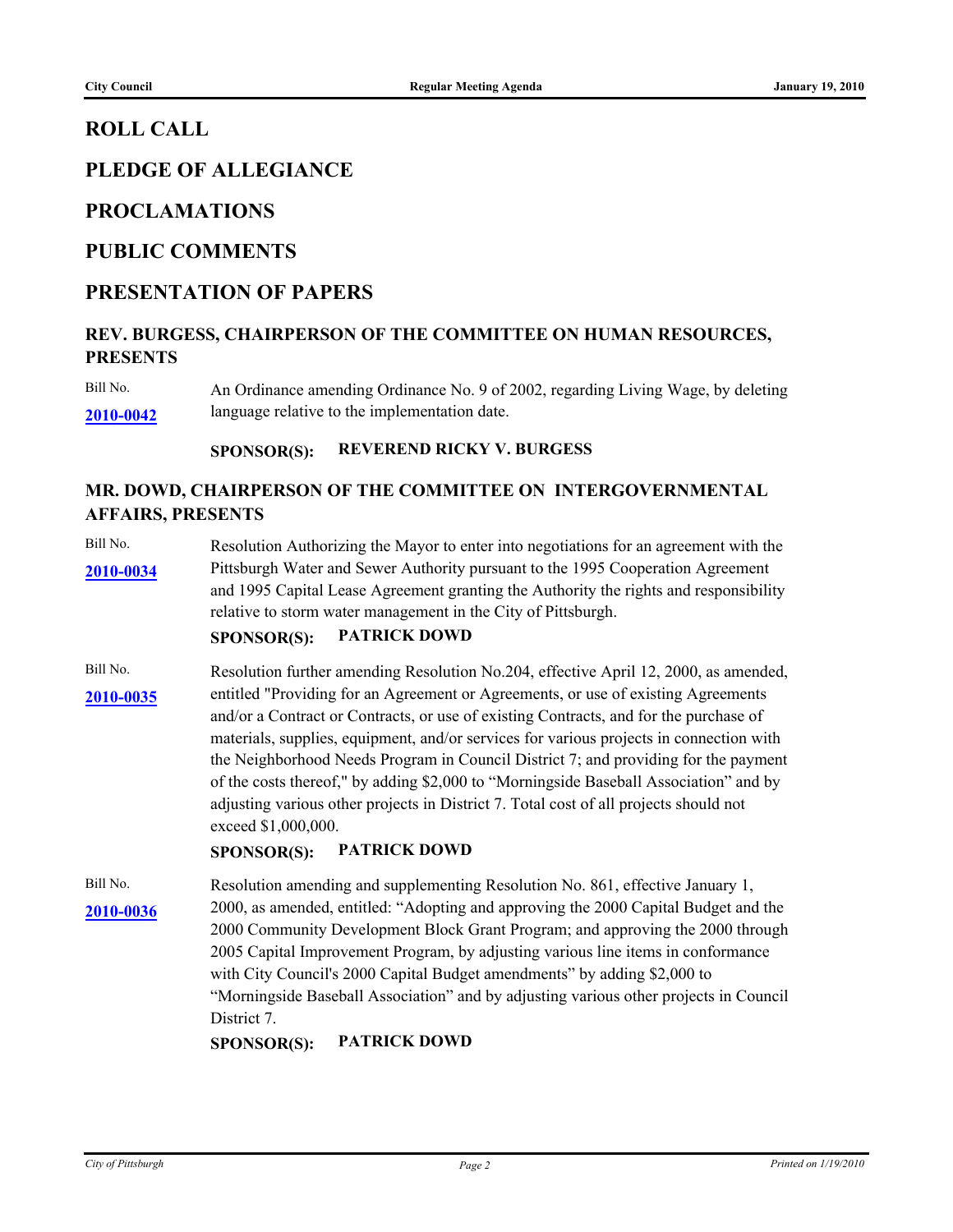### **MR. KRAUS, CHAIRPERSON OF THE COMMITTEE ON PUBLIC WORKS, PRESENTS**

| Bill No.        | Resolution providing for a Contract or Contracts, or the use of existing Contracts for                                                                                                                                                                                                                                                                                                                                                                                                                                                   |  |  |  |  |
|-----------------|------------------------------------------------------------------------------------------------------------------------------------------------------------------------------------------------------------------------------------------------------------------------------------------------------------------------------------------------------------------------------------------------------------------------------------------------------------------------------------------------------------------------------------------|--|--|--|--|
| 2010-0028       | street resurfacing programs to include, hot mix asphalt, crack sealing, equipment<br>purchases, sawing and sealing, asphalt milling, truck rental, brick and blockstone<br>repairs, handicap ramps, concrete slab replacement and parks related asphalt work at                                                                                                                                                                                                                                                                          |  |  |  |  |
|                 | various locations throughout the City of Pittsburgh, and providing for the payment of<br>the cost thereof, at a cost not to exceed \$6,247,645.00.                                                                                                                                                                                                                                                                                                                                                                                       |  |  |  |  |
| Bill No.        |                                                                                                                                                                                                                                                                                                                                                                                                                                                                                                                                          |  |  |  |  |
| 2010-0029       | Resolution providing for a Contract or Contracts, or the use of existing Contracts for<br>flexible beam guiderail maintenance and repair at various locations throughout the City<br>of Pittsburgh, and providing for the payment thereof, at a cost not to exceed \$50,000.00                                                                                                                                                                                                                                                           |  |  |  |  |
| Bill No.        |                                                                                                                                                                                                                                                                                                                                                                                                                                                                                                                                          |  |  |  |  |
| 2010-0030       | Resolution providing for a Contract or Contracts, or the use of existing Contracts for<br>Construction Division Materials at various locations throughout the City of Pittsburgh,<br>and providing for the payment thereof, at a cost not to exceed \$150,000.00                                                                                                                                                                                                                                                                         |  |  |  |  |
| Bill No.        | Resolution amending Resolution No. 200, effective April 24, 2009, entitled "Providing                                                                                                                                                                                                                                                                                                                                                                                                                                                    |  |  |  |  |
| 2010-0031       | for an Agreement or Agreements or for the use of existing Agreements, providing for a<br>Contract or Contracts or for the use of existing Contracts, and providing for the<br>purchase of materials, supplies and equipment in connection with the rehabilitation and<br>reconstruction of various park facilities; and further providing for the payment of the<br>costs thereof.;" by increasing the total project allocation by \$21,671.00 from<br>\$766,000.00 to \$787,671.00; and providing for the payment of the costs thereof. |  |  |  |  |
| Bill No.        | Resolution further amending Resolution No. 675, effective December 30, 2008, as                                                                                                                                                                                                                                                                                                                                                                                                                                                          |  |  |  |  |
| 2010-0032       | amended, entitled "Adopting and approving the 2009 Capital Budget and the 2009<br>Community Development Block Grant Program; and approving the 2009 through 2013<br>Capital Improvement Program," by increasing "Park Reconstruction" in the amount of<br>\$21,671.00 from \$766,000.00 to \$787,671.00.                                                                                                                                                                                                                                 |  |  |  |  |
| Bill No.        | Resolution vacating Burrows Street (2 portions) Main Blvd. and Waring Court in the                                                                                                                                                                                                                                                                                                                                                                                                                                                       |  |  |  |  |
| 2010-0033       | 5th Ward, 6th Council District of the City of Pittsburgh.                                                                                                                                                                                                                                                                                                                                                                                                                                                                                |  |  |  |  |
| <b>PRESENTS</b> | MR. PEDUTO, CHAIRPERSON OF THE COMMITTEE ON FINANCE AND LAW,                                                                                                                                                                                                                                                                                                                                                                                                                                                                             |  |  |  |  |
| Bill No.        | Ordinance amending the Pittsburgh Code, Title I-Administrative Chapter                                                                                                                                                                                                                                                                                                                                                                                                                                                                   |  |  |  |  |

[2010-0025](http://pittsburgh.legistar.com/gateway.aspx/matter.aspx?key=12521) 161-Contracts, to require contractors who provide building service and food services to the City of Pittsburgh to pay prevailing wages to employees employed pursuant to such contracts, and to require that building service, food service, grocery, and hotel employees employed on projects receiving City subsidies be paid prevailing wages. Bill No. Resolution authorizing and directing the Office of Property Assessments of Allegheny [2010-0026](http://pittsburgh.legistar.com/gateway.aspx/matter.aspx?key=12522) County to perform interim assessments of all real property located within the City of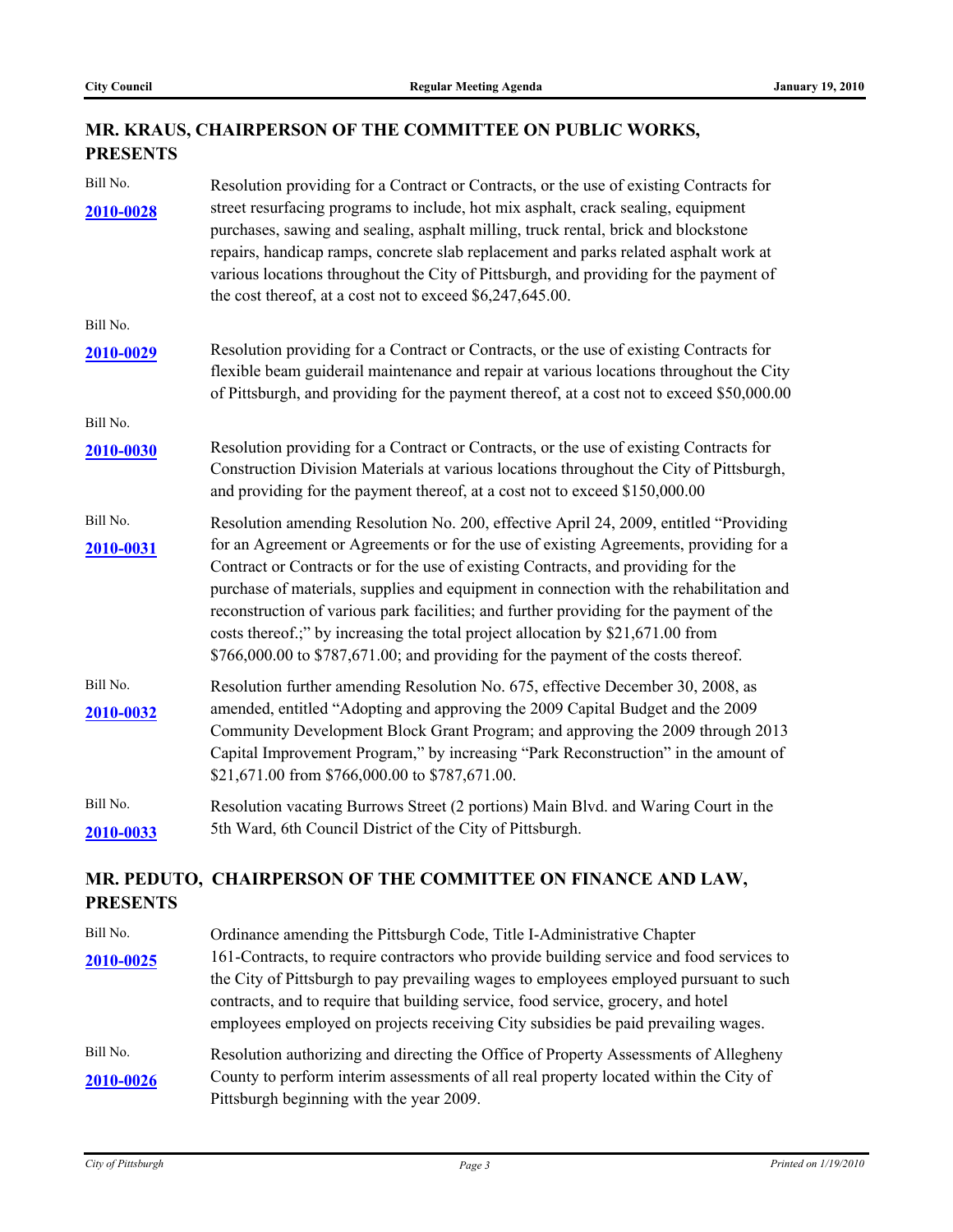#### **MS. RUDIAK, CHAIRPERSON OF THE COMMITTEE ON GENERAL AND GOVERNMENT SERVICES, PRESENTS**

Bill No. Resolution amending the Rules of Council, Rule IX and X, to change the name of the Committee on General and Government Services to Committee on Performance and Asset Management, and include additional jurisdictions and oversight. **[2010-0037](http://pittsburgh.legistar.com/gateway.aspx/matter.aspx?key=12536)**

## **SPONSOR(S): NATALIA RUDIAK**

#### **MRS. SMITH, CHAIRPERSON OF THE COMMITTEE ON PUBLIC SAFETY SERVICES, PRESENTS**

Bill No. Communication requesting permission for Debora Whitfield, member of the West [2010-0027](http://pittsburgh.legistar.com/gateway.aspx/matter.aspx?key=12523) Pittsburgh Communities Weed and Seed Steering Committee; Karen Kirchner, member of the West Pittsburgh Communities Weed and Seed Steering Committee; and Sarah Ralich, member of the Lawrenceville Weed and Seed Steering Committee, to travel to Baltimore, Maryland on February 23, 2010 to attend the Community Capacity Development Office (CCDO) National Conference. The Conference will be held on February 24-26, 2010. It will provide training related to Federal Weed and Seed strategies and objectives. Cost not to exceed \$936.

#### **MRS. HARRIS, PRESIDENT OF COUNCIL AND CHAIRPERSON OF THE COMMITTEE ON HEARINGS, PRESENTS**

| Bill No.              | Petition from the residents of the City of Pittsburgh requesting a Public Hearing                                                                                                                            |
|-----------------------|--------------------------------------------------------------------------------------------------------------------------------------------------------------------------------------------------------------|
| 2010-0038             | relative to Bill No. 2010-0005; Prevailing Wage                                                                                                                                                              |
| Bill No.<br>2010-0039 | Petition from the residents of the City of Pittsburgh requesting a public hearing relative<br>to the proposal to remove the nameplate honoring General V. Hayden on the North<br>Shore Drive at Heinz Field. |
| Bill No.<br>2010-0040 | Petition from the residents of the City of Pittsburgh submitting a petition to request an<br>extension of time during the Public Comment period from three minutes to five<br>minutes.                       |
| Bill No.              | Communication from City Controller Michael Lamb submitting a Performance Audit                                                                                                                               |
| 2010-0041             | of First Vehicle Services Fleet Management and Maintenance dated January 2010.                                                                                                                               |

### **UNFINISHED BUSINESS**

### **REPORTS OF COMMITTEE - FINAL ACTION**

#### **MR.KRAUS PRESENTS COMMITTEE ON PUBLIC WORKS**

- Bill No. Report of the Committee on Public Works for January 13, 2010 with an Affirmative **[2010-0023](http://pittsburgh.legistar.com/gateway.aspx/matter.aspx?key=12519)** Recommendation.
- Bill No. Resolution authorizing the Mayor and the Director of the Department of Public Works [2010-0007](http://pittsburgh.legistar.com/gateway.aspx/matter.aspx?key=12503) to enter into a Temporary License and Cooperation Agreement with The Lawrenceville Corporation to permit the City's Department of Public Works to provide technical and other collaborative assistance for the development of a community tree park.